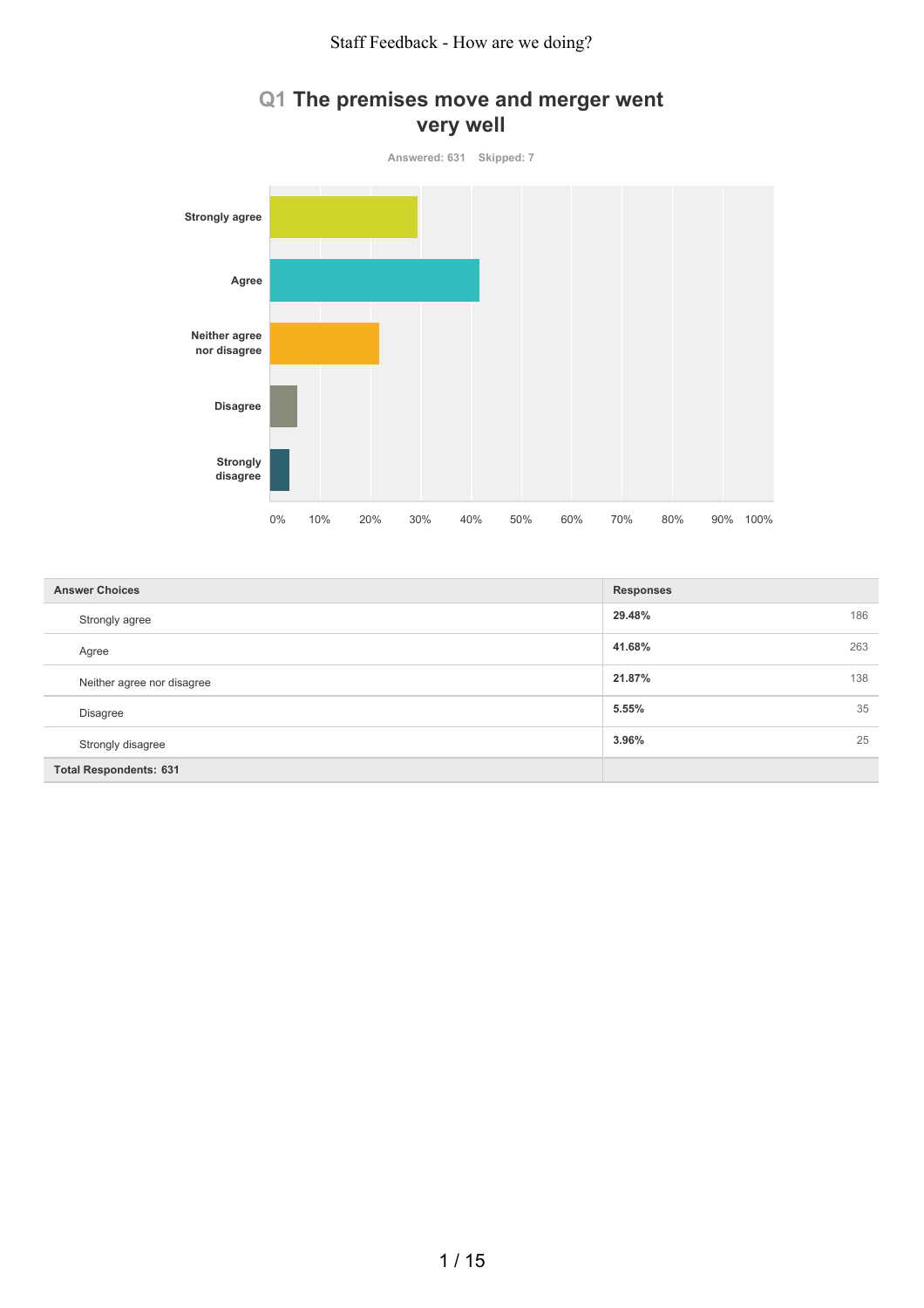



| <b>Answer Choices</b>         | <b>Responses</b> |
|-------------------------------|------------------|
| Very                          | 67.67%<br>429    |
| Somewhat                      | 20.66%<br>131    |
| Neither Happy or Unhappy      | 9.15%<br>58      |
| Somewhat unhappy              | 2.37%<br>15      |
| Very Unhappy                  | 1.89%<br>12      |
| <b>Total Respondents: 634</b> |                  |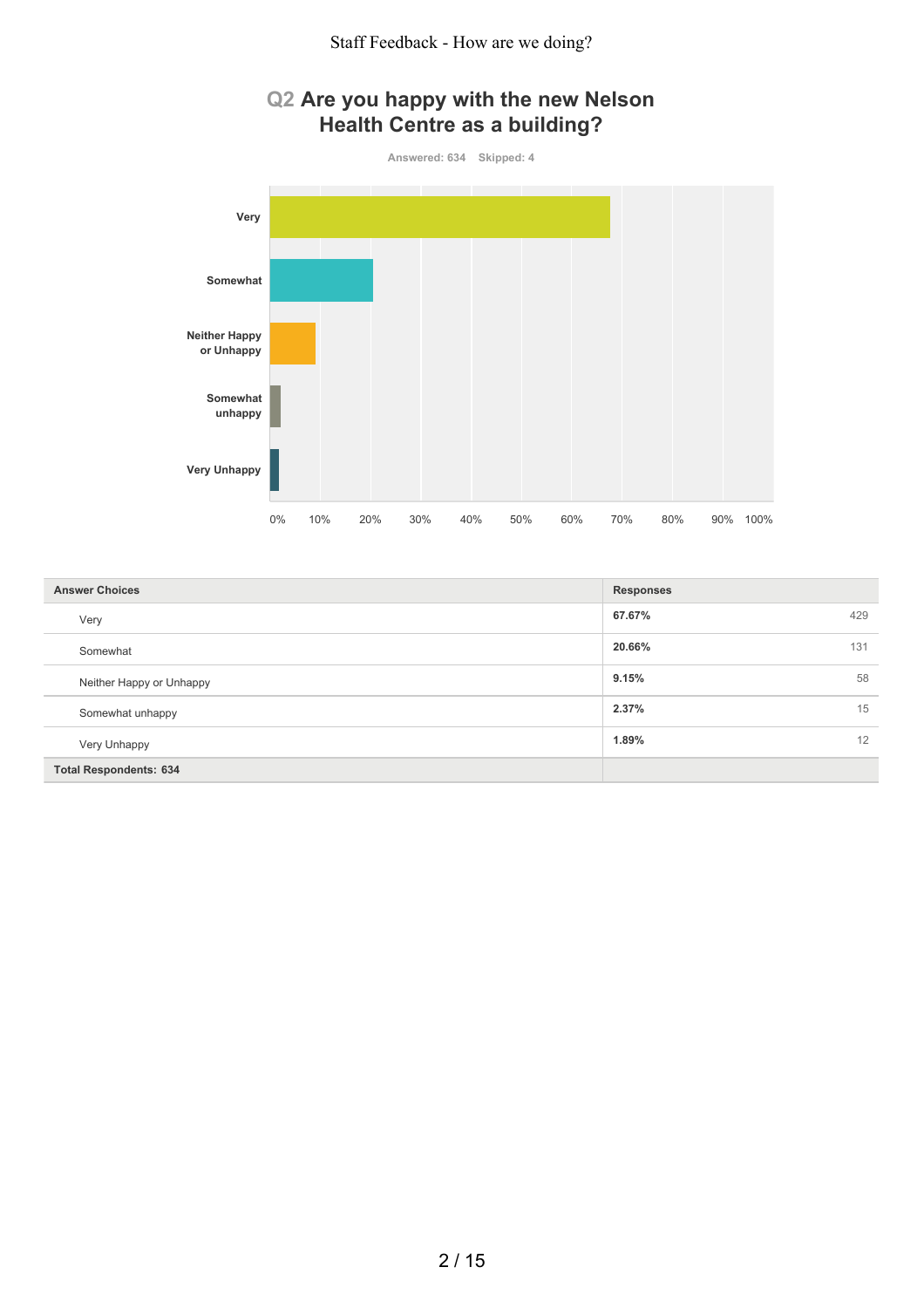Staff Feedback - How are we doing?



# **Q3 Are you happy with the new Nelson Medical Practice?**

| <b>Answer Choices</b>         | <b>Responses</b> |
|-------------------------------|------------------|
| Very                          | 48.65%<br>306    |
| Somewhat                      | 28.46%<br>179    |
| Neither Happy or Unhappy      | 11.45%<br>72     |
| Somewhat unhappy              | 8.43%<br>53      |
| Very Unhappy                  | 22<br>3.50%      |
| <b>Total Respondents: 629</b> |                  |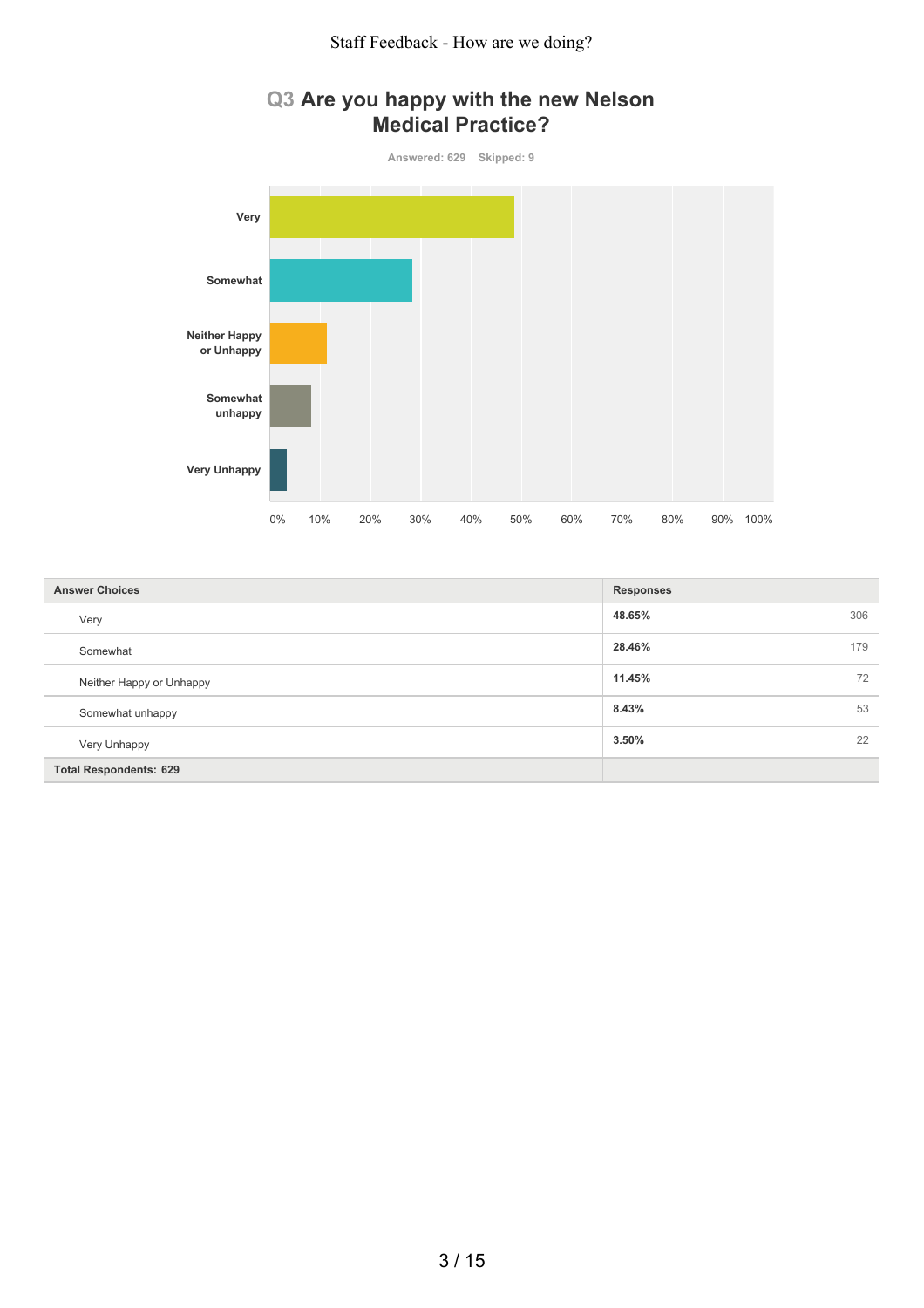## **Q4 How well do we do in answering the telephone in a reasonable time?**



| <b>Answer Choices</b> | <b>Responses</b> |
|-----------------------|------------------|
| Extremely well        | 7.77%<br>48      |
| Very well             | 29.61%<br>183    |
| Moderately well       | 33.01%<br>204    |
| Slightly well         | 13.27%<br>82     |
| Not at all well       | 16.34%<br>101    |
| <b>Total</b>          | 618              |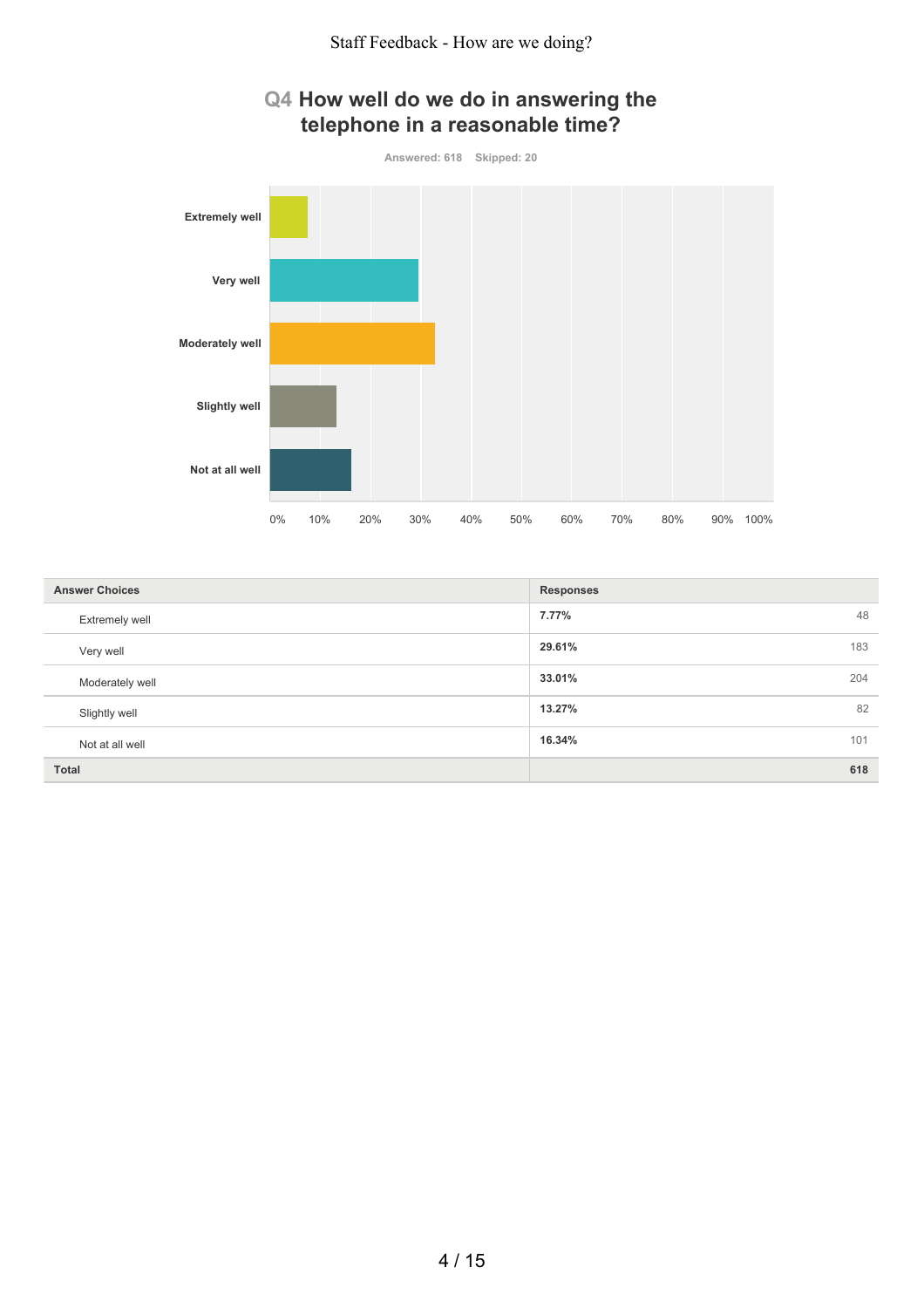



| <b>Answer Choices</b> | <b>Responses</b> |
|-----------------------|------------------|
| <b>Extremely well</b> | 18.49%<br>115    |
| Very well             | 41.48%<br>258    |
| Moderately well       | 27.01%<br>168    |
| Slightly well         | 7.23%<br>45      |
| Not at all well       | 36<br>5.79%      |
| Total                 | 622              |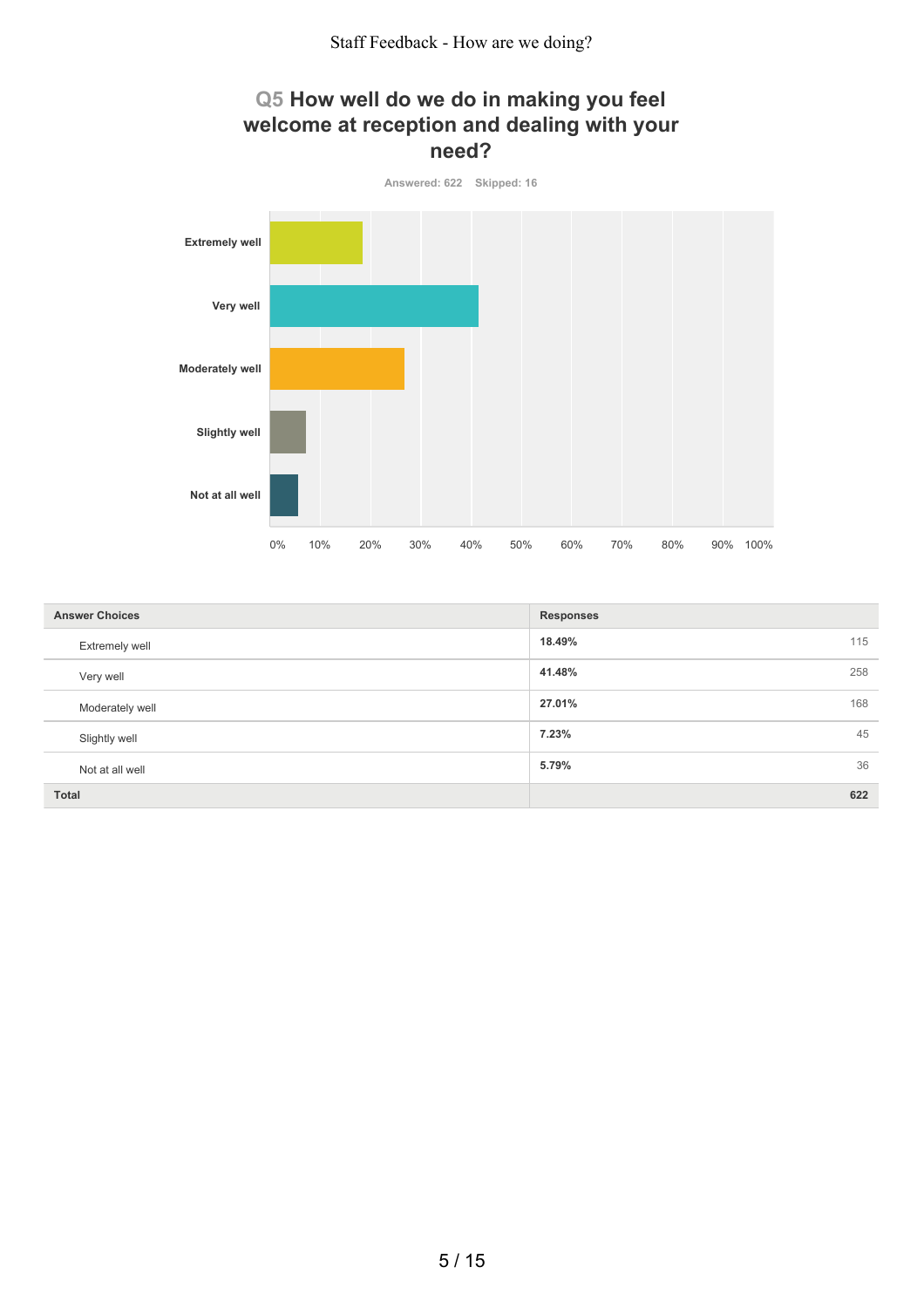



| <b>Answer Choices</b> | <b>Responses</b> |
|-----------------------|------------------|
| Extremely well        | 18.12%<br>106    |
| Very well             | 36.07%<br>211    |
| Moderately well       | 29.06%<br>170    |
| Slightly well         | 45<br>7.69%      |
| Not at all well       | 53<br>9.06%      |
| <b>Total</b>          | 585              |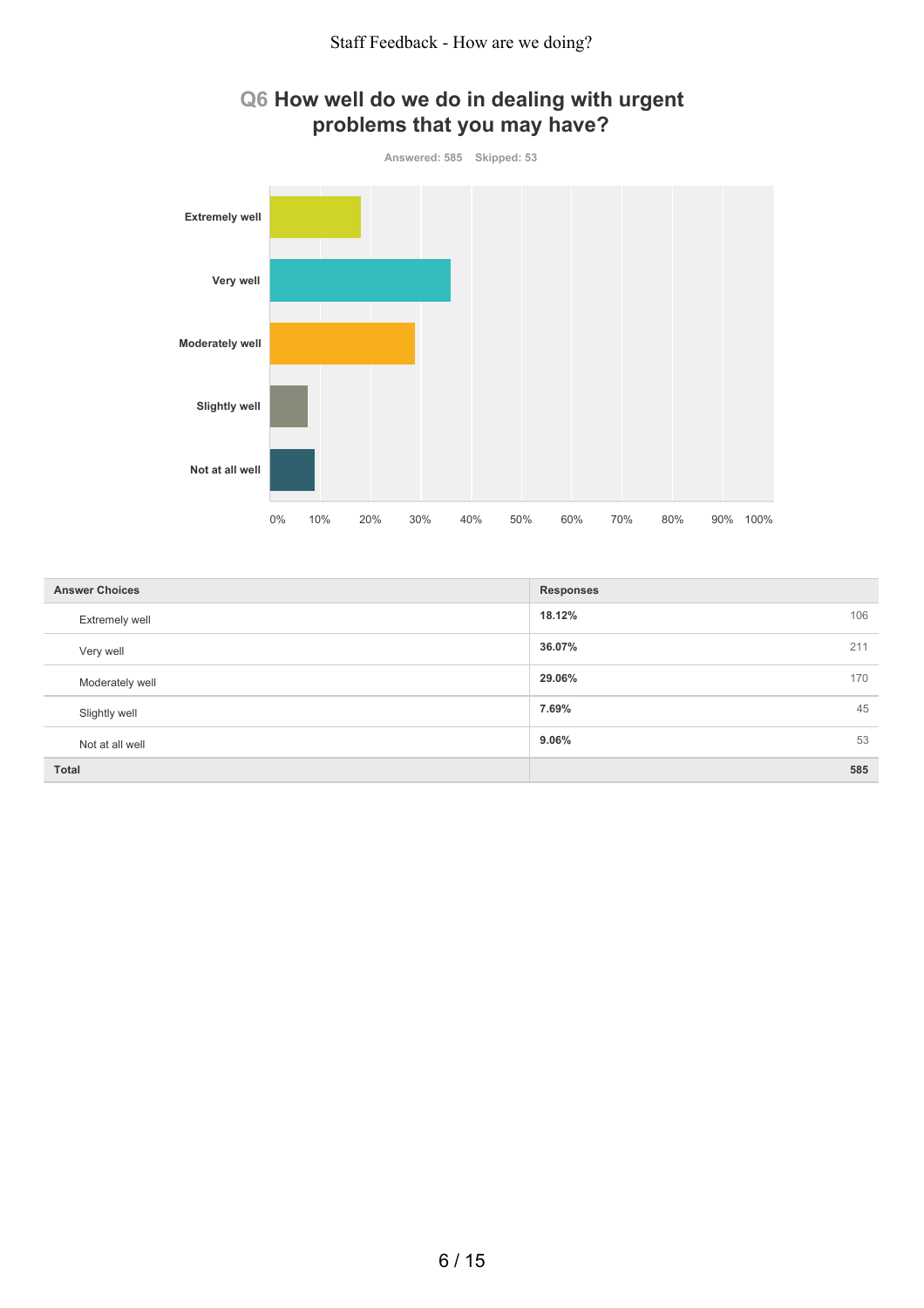

### **Q7 How well do we do in providing medical care over the telephone?**

| <b>Answer Choices</b> | <b>Responses</b> |
|-----------------------|------------------|
| Extremely well        | 16.31%<br>92     |
| Very well             | 39.36%<br>222    |
| Moderately well       | 29.26%<br>165    |
| Slightly well         | 7.62%<br>43      |
| Not at all well       | 7.45%<br>42      |
| Total                 | 564              |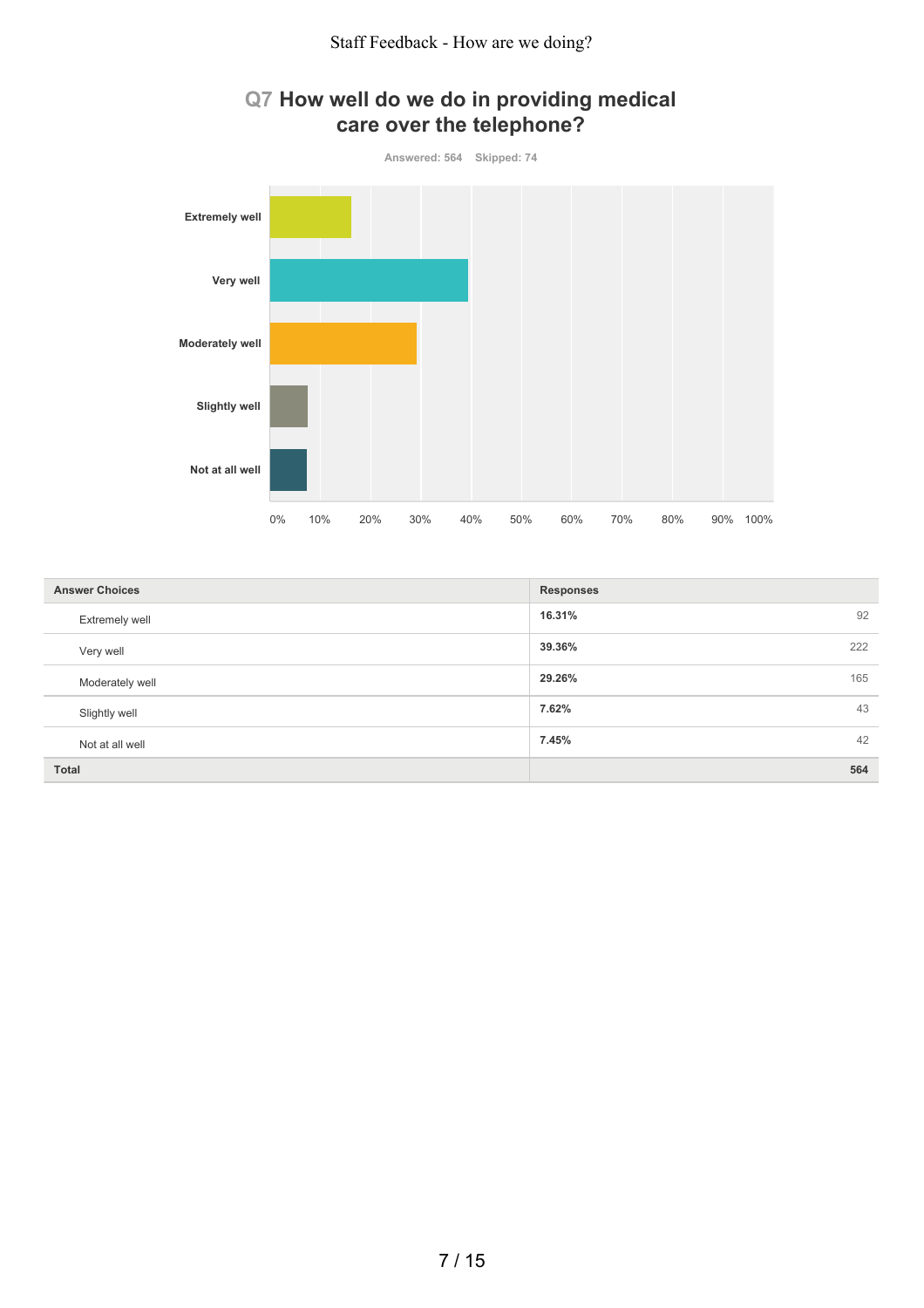# **Q8 How well do we do in providing routine appointments when you need them?**



| <b>Answer Choices</b> | <b>Responses</b> |
|-----------------------|------------------|
| Extremely well        | 12.03%<br>74     |
| Very well             | 27.97%<br>172    |
| Moderately well       | 28.29%<br>174    |
| Slightly well         | 11.87%<br>73     |
| Not at all well       | 19.84%<br>122    |
| <b>Total</b>          | 615              |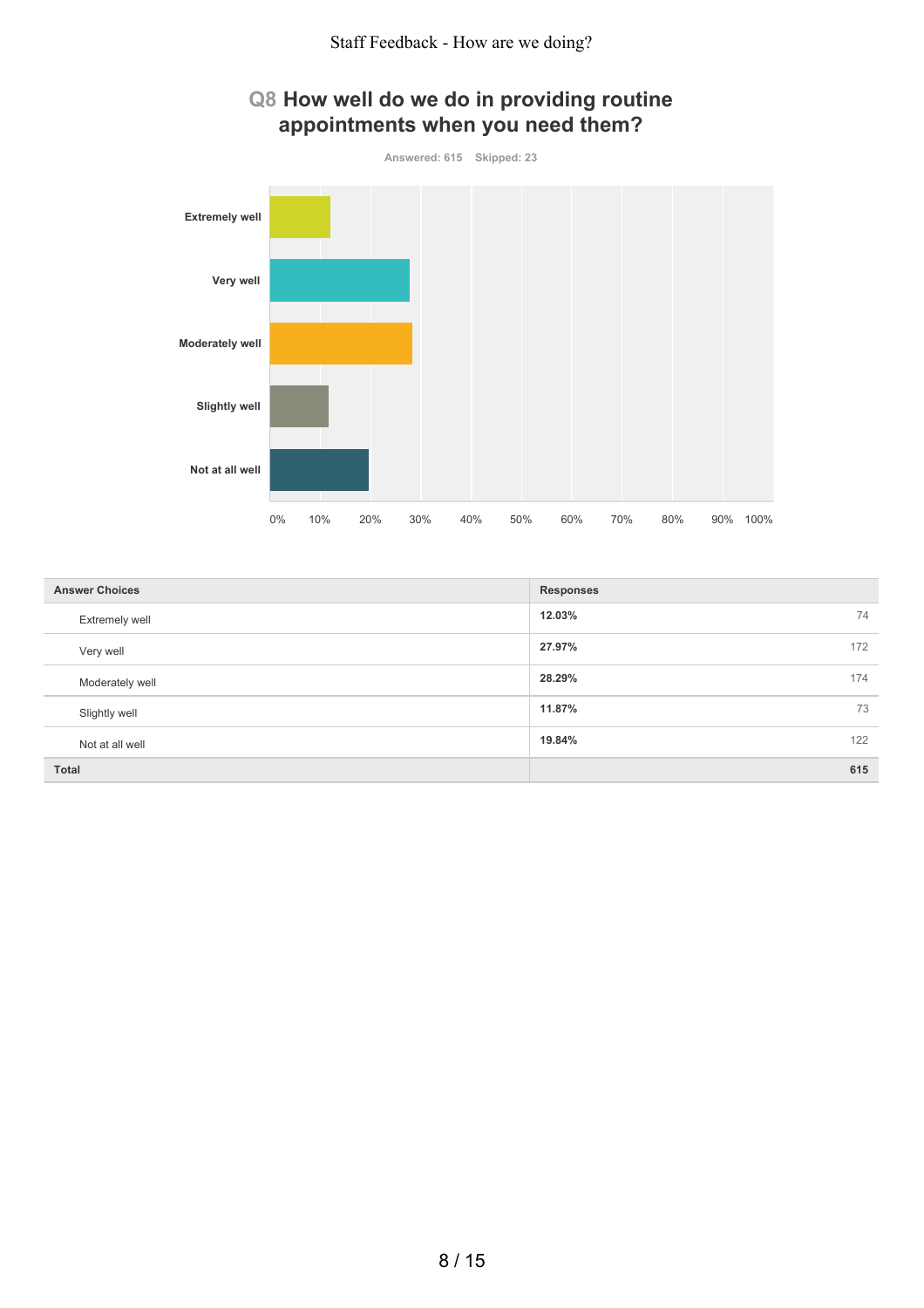

## **Q9 How well do we do in providing you with continuity of care using our clinical teams?**

| <b>Answer Choices</b> | <b>Responses</b> |
|-----------------------|------------------|
| Extremely well        | 13.10%<br>74     |
| Very well             | 39.47%<br>223    |
| Moderately well       | 29.20%<br>165    |
| Slightly well         | 8.85%<br>50      |
| Not at all well       | 9.38%<br>53      |
| Total                 | 565              |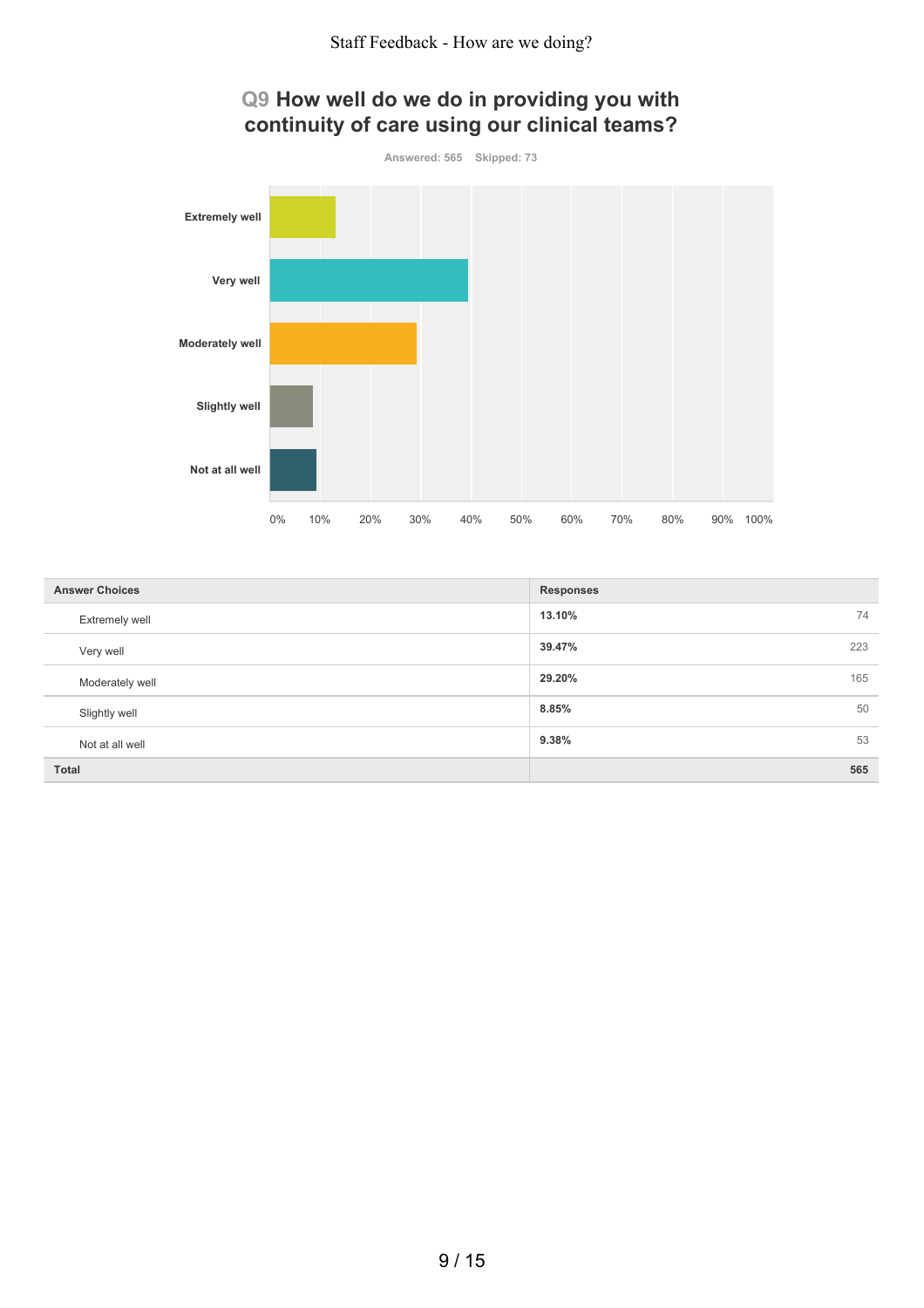#### Staff Feedback - How are we doing?



# **Q10 Do you feel confident in our clinicians?**

| <b>Answer Choices</b>         | <b>Responses</b> |     |
|-------------------------------|------------------|-----|
| Very                          | 51.46%           | 317 |
| Somewhat                      | 29.38%           | 181 |
| Neither Happy or Unhappy      | 13.64%           | 84  |
| Somewhat unhappy              | 3.41%            | 21  |
| Very Unhappy                  | 3.41%            | 21  |
| <b>Total Respondents: 616</b> |                  |     |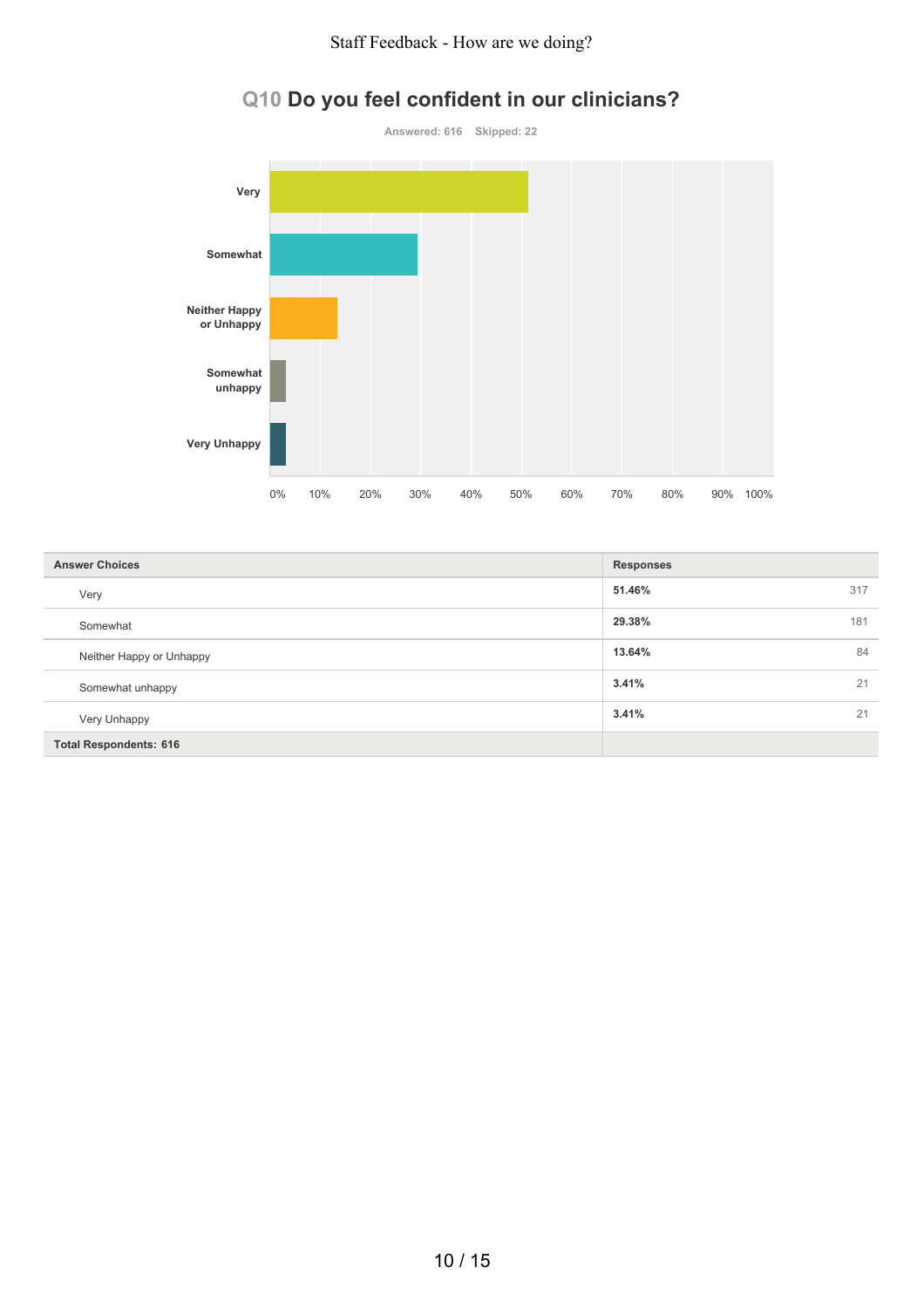

### **Q11 How well do we do in dealing with repeat prescriptions?**

| <b>Answer Choices</b> | <b>Responses</b> |
|-----------------------|------------------|
| Extremely well        | 22.16%<br>123    |
| Very well             | 40.90%<br>227    |
| Moderately well       | 23.96%<br>133    |
| Slightly well         | 4.32%<br>24      |
| Not at all well       | 8.65%<br>48      |
| Total                 | 555              |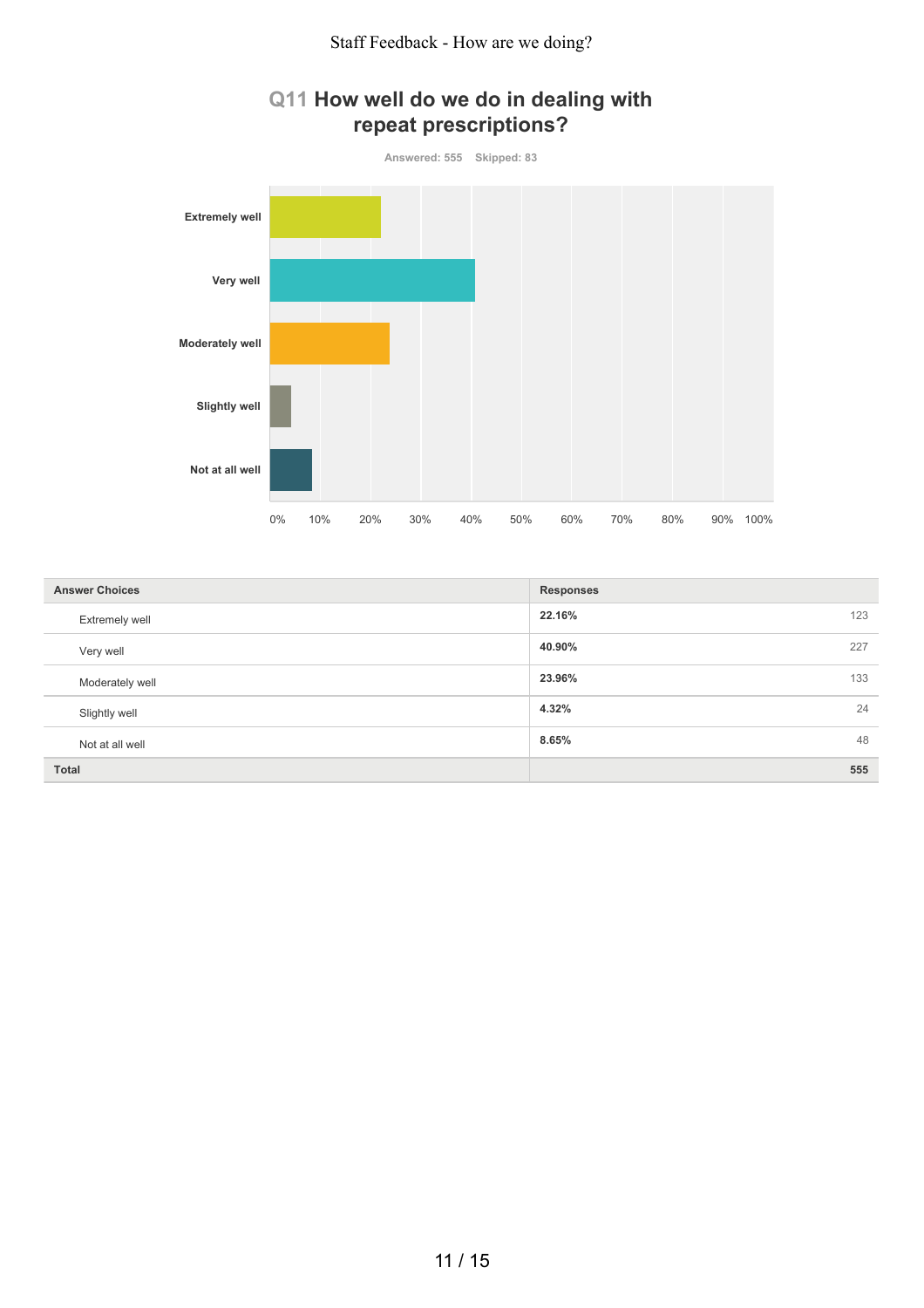# **Q12 How helpful do you find our new website?**



| <b>Answer Choices</b>         | <b>Responses</b> |
|-------------------------------|------------------|
| Very                          | 24.14%<br>141    |
| Somewhat                      | 35.45%<br>207    |
| Neither Happy or Unhappy      | 27.74%<br>162    |
| Somewhat unhappy              | 8.73%<br>51      |
| Very Unhappy                  | 5.31%<br>31      |
| <b>Total Respondents: 584</b> |                  |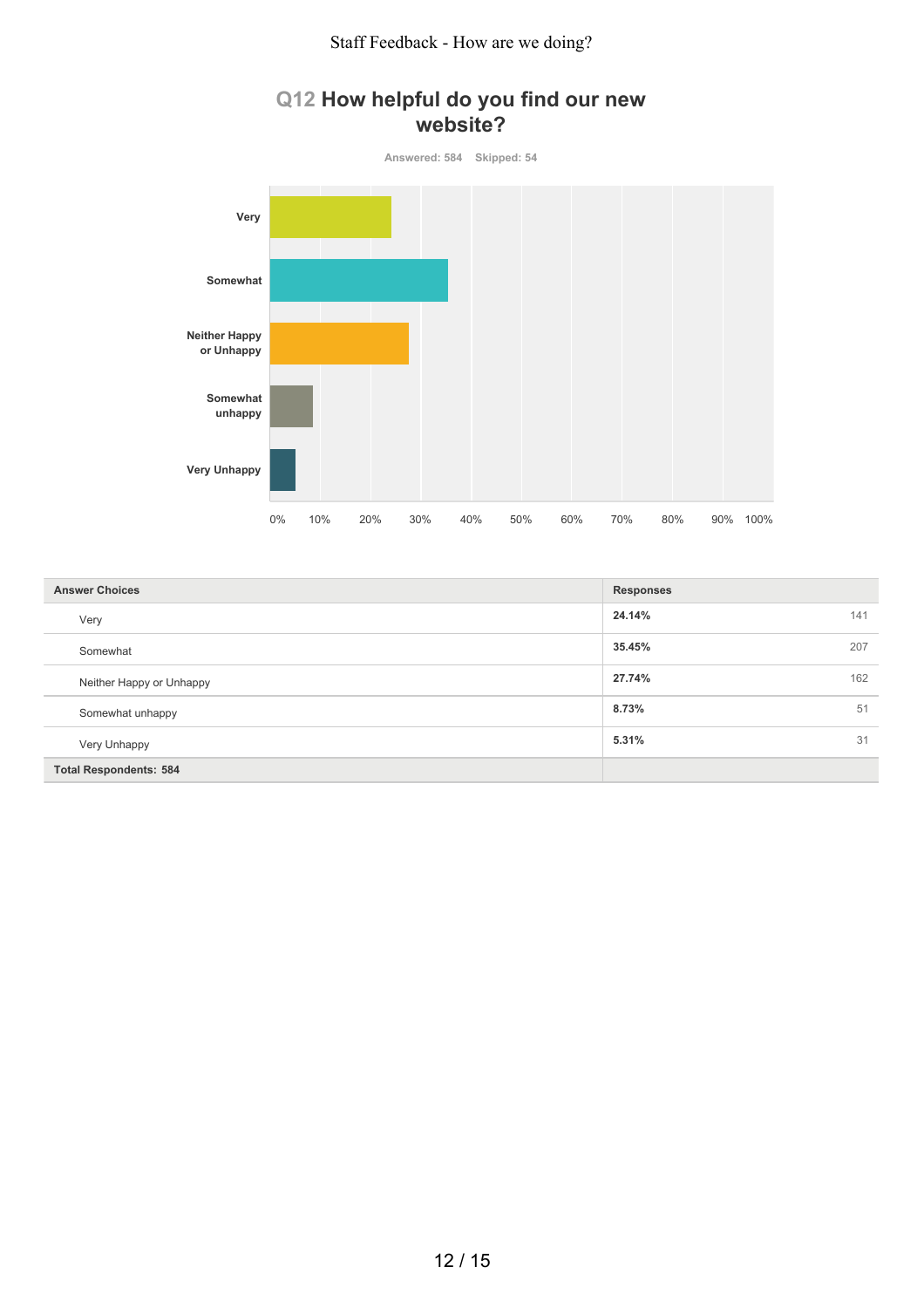

| Q13 In your opinion, which of the following |
|---------------------------------------------|
| needs improvement at the Practice? Select   |
| the top 3.                                  |

| <b>Answer Choices</b>                          | <b>Responses</b> |     |
|------------------------------------------------|------------------|-----|
| Answering the phones                           | 46.08%           | 282 |
| Receptionist training                          | 17.81%           | 109 |
| Signposting in the building                    | 12.09%           | 74  |
| Providing more appointments                    | 57.68%           | 353 |
| Opening hours                                  | 17.81%           | 109 |
| Website                                        | 15.85%           | 97  |
| Urgent care                                    | 12.91%           | 79  |
| Routine care                                   | 15.69%           | 96  |
| Processes, such as handling prescriptions      | 18.14%           | 111 |
| None of the above as I am completely satisfied | 15.36%           | 94  |
| <b>Total Respondents: 612</b>                  |                  |     |

0% 10% 20% 30% 40% 50% 60% 70% 80% 90% 100%

**above as I a...**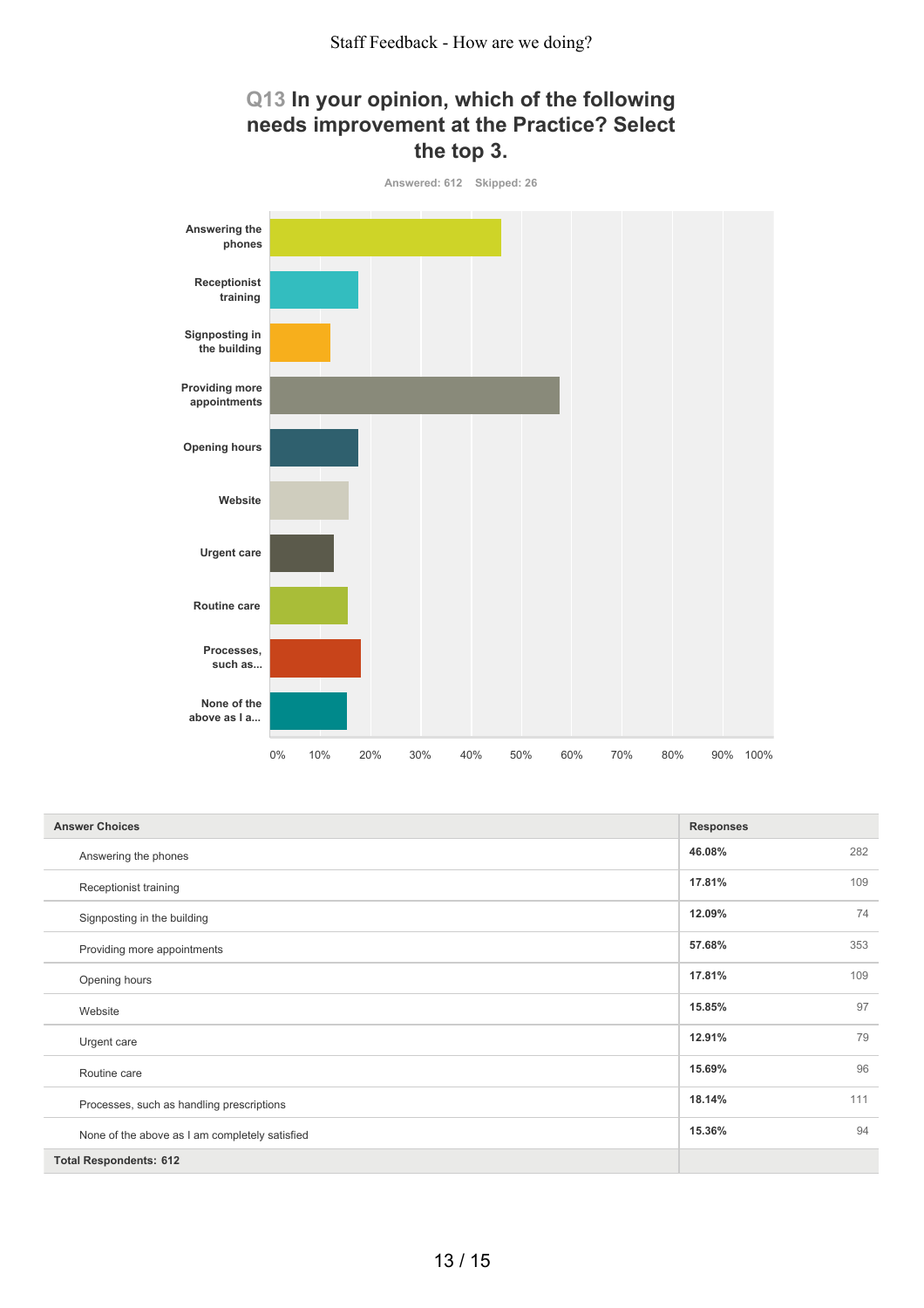

| <b>Answer Choices</b>                               | <b>Responses</b> |
|-----------------------------------------------------|------------------|
| Answering the phones                                | 87<br>14.65%     |
| Receptionists are friendly and helpful              | 45.79%<br>272    |
| Signposting in the building                         | 163<br>27.44%    |
| Providing appointments                              | 18.35%<br>109    |
| Opening hours                                       | 32.66%<br>194    |
| Website                                             | 15.82%<br>94     |
| Urgent care                                         | 96<br>16.16%     |
| Routine care                                        | 20.54%<br>122    |
|                                                     | 231<br>38.89%    |
| High quality clinicians                             |                  |
| Efficient processes, such as handling prescriptions | 21.38%<br>127    |